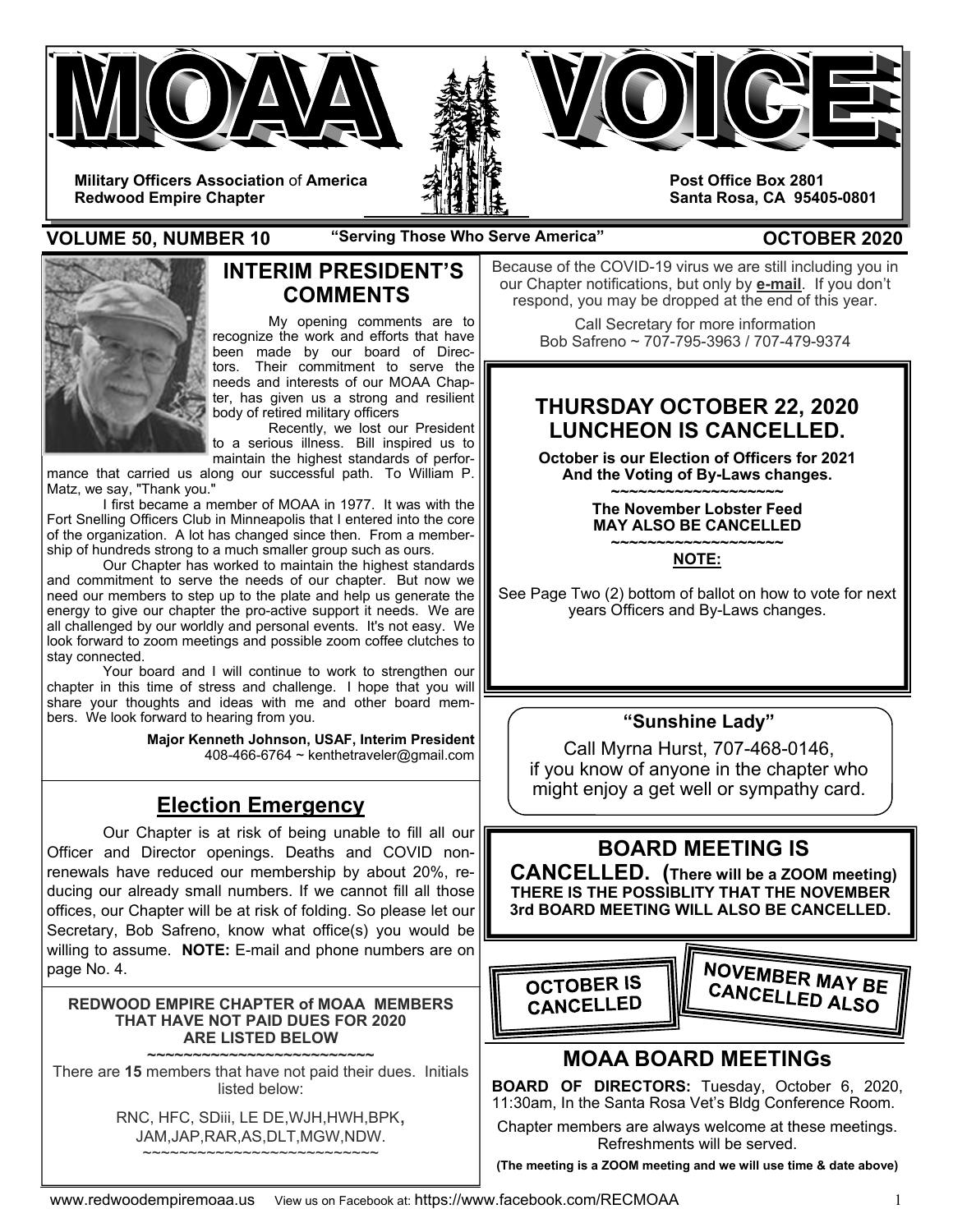### **NORMALLY OCTOBER 22nd WOULD BE THE CHAPTER'S ANNUAL GENERAL MEETING AND ELECTION of OFFICERS and DIRECTORS**

**We can not meet this year** because of the risk to our members with the Covid-19 virus.

 The Nominating Committee, have submitted the following list of candidates for offices indicated. All have expressed a willingness to serve if elected.

## **YOUR BOARD OF DIRECTORS HAVE RECOMMENDED A CHANGE TO THE BY-LAWS**

(To be voted upon attached ballot)

### **ARTICLE IV – MEMBERSHIP**

a. **Eligibility** 

**1. Members:** ..............

### *2. Spouses of Members: Are eligible to*

*serve as chapter officer, director, or committee member, providing the Chapter Member is not a chapter officer, director, or committee* 

- *member.* 
	- 3. **Surviving Spouses Members:** .........
	- 4. **Surviving Spouses Members:** ............

### **ARTICLE IX – BOARD OF DIRECTORS – COM-POSITION AND DUTIES**

- a. The board shall supervise, control, and provide direction to the chapter consistent with these bylaws.
- b. *Eligibility to serve on the board: Regular members and surviving spouse members are eligible to serve as a member of the board. Spouses of members are eligible providing the Chapter Member is not a chapter officer, director, or committee member.*

# **BOARD OF DIRECTORS, 2021(1 yr)**

(Information only, not subject to any vote)

 Mrs. Myrna M. Hurst Col Jack L. Krout, USAF Donna Poulter CPT Lewis Wall, USA

# **SUB-CHAPTER BOARD OF DIRECTORS**

 Sub-Chapter leadership shall consist of a Commander, Vice-Commander, and Adjutant, augmented as desired by the respective Sub-Chapter membership, with elections and terms of office paralleling those of the Chapter. Each Sub-Chapter shall elect a Director to serve on the Chapter Board as prescribed in Article IX.E.,

# **FROM BY- LAWS (2018) - ARTICLE VI - VOTING**

- a. **Certification** For the election of chapter officers and directors, and other matters brought to the chapter membership for vote, the right to vote shall be limited to chapter members in good standing. The Secretary will certify the eligibility of members to vote.
- b. **Quorum** Participation by at least ten percent (10%) of the chapter's total membership in good standing shall constitute a quorum. All those present to vote in person, plus those who have submitted valid absentee ballots, shall be counted toward the needed quorum.
- **Proxies** Proxy voting shall not be permitted.
- d. **Absentee Voting** For the general membership meeting, absentee ballots and the slate of nominees shall be provided to all members in good standing either through the October *MOAA VOICE* or otherwise provided at least twenty (20) days prior to the date of any scheduled meeting at which a vote will be taken.

# **Redwood Empire Chapter Military Officer's Association of America**

# **BALLOT - 2021**

# **CHAPTER PRESIDENT** *(Vote for One)*

- [ ] Maj Ken Johnson, USAF
- [ ] \_\_\_\_\_\_\_\_\_\_\_\_\_\_\_\_\_\_\_\_\_\_\_\_\_\_\_

### **FIRST VICE-PRESIDENT** *(Vote for One)*

- [ ] *None at this time, we could use a volunteer.*
- [ ] \_\_\_\_\_\_\_\_\_\_\_\_\_\_\_\_\_\_\_\_\_\_\_\_\_\_\_

### **SECOND VICE-PRESIDENT** *(Vote for One)*

- [ ] 1/Lt Donald JH. Nowacki, USANG
- $[\ ]$

- **SECRETARY** *(Vote for One)*
- CAPT Robert R. Safreno, USAR [ ] \_\_\_\_\_\_\_\_\_\_\_\_\_\_\_\_\_\_\_\_\_\_\_\_\_\_\_

# **TREASURER** *(Vote for One)*

- [ ] LCDR Tim Morgan, USNR
- [ ] \_\_\_\_\_\_\_\_\_\_\_\_\_\_\_\_\_\_\_\_\_\_\_\_\_\_\_

 $[\ ]$ 

### **BOARD OF DIRECTORS - 2021-2022 (2 yrs)**  *(Vote for Four)*

- [ ] Martina Lewis
- [ ] Susan Linch \*\*
- [ ] LTC Gary Meagher, AUS
- [ ] Mary-Gwen Neisingh
- [ ] \_\_\_\_\_\_\_\_\_\_\_\_\_\_\_\_\_\_\_\_\_\_\_\_\_\_\_ [ ] \_\_\_\_\_\_\_\_\_\_\_\_\_\_\_\_\_\_\_\_\_\_\_\_\_\_\_
- [ ] \_\_\_\_\_\_\_\_\_\_\_\_\_\_\_\_\_\_\_\_\_\_\_\_\_\_\_

### ~~~~~~~~~~~~~~~~~~~~~~~~~~~~~~~~~~~~~~~~~~~~~~ **VOTE CHANGES TO BY-LAWS**

YES [ ] NO [ ]

\*\* **NOTE:** If majority of votes to the bylaw change are yes then director is legal.

~~~~~~~~~~~~~~~~~~~~~~~~~~~~~~~~~~~~~~~~~~~~~~ **THREE WAYS FOR MEMBERS TO VOTE 1. YOU CAN MAIL BALLOT TO THE POST OFFICE BOX.** 

- **2. YOU CAN E-MAIL BALLOT TO MYRNA HURST OR DONNA POULTER.**
- 3. **YOU CAN PHONE IN YOUR BALLOT TO MYRNA HURST OR DONNA POULTER.**

**NOTE:** Both are listed in your roster for 2020, also phone numbers are on page No. 4.

~~~~~~~~~~~~~~~~~~~~~~~~~~~~~~~~~~~~~~~~~~~~~~ While committees are not elected positions, we continue to seek volunteers for our committees, which are essential to our chapter functioning. Committees include Membership, Personal Affairs, Scholarship, and several more, as detailed in your 2020 Chapter Roster.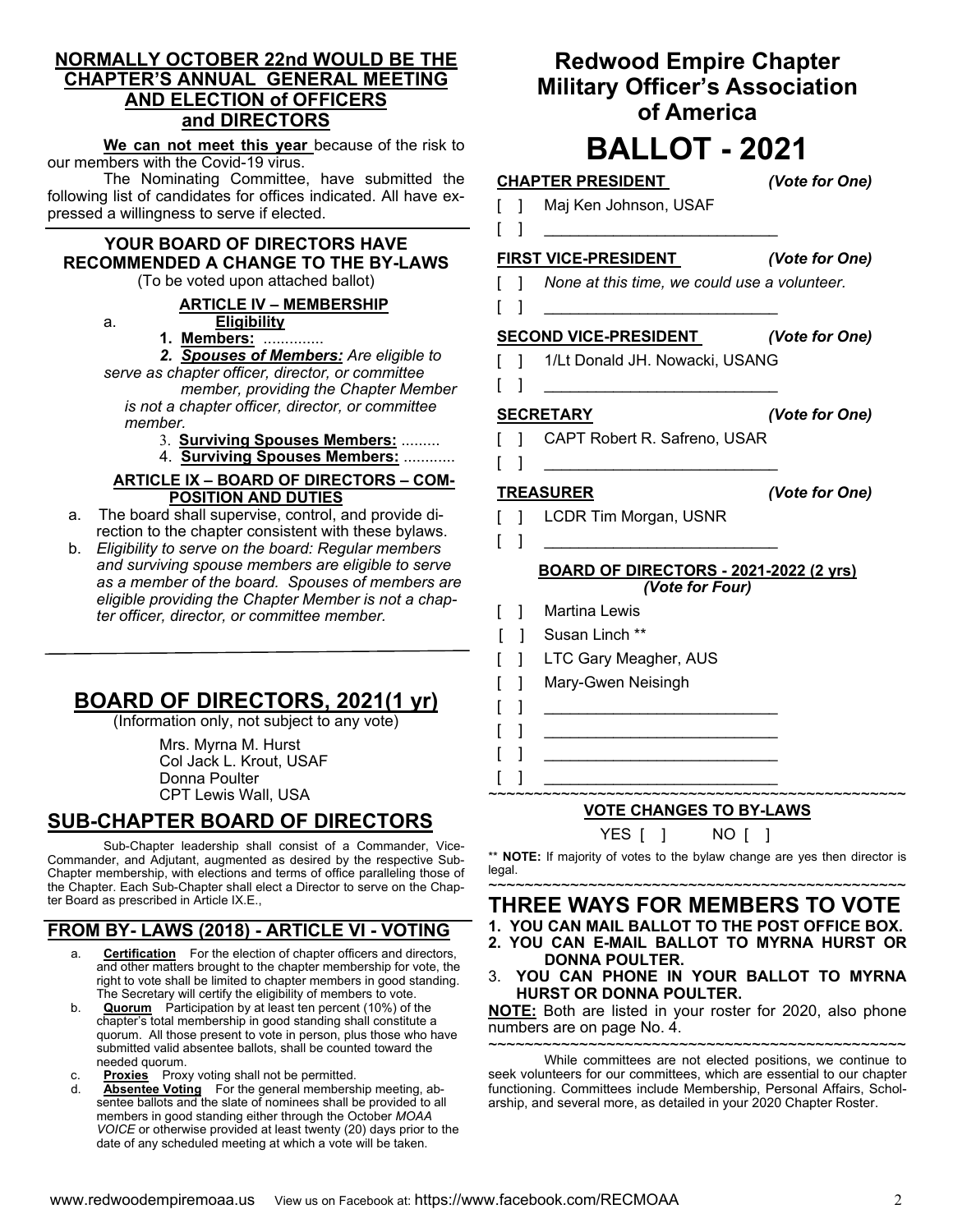# **Legislative Affairs – October 2020**

### **LEGISLATION:**

**General Notes:** This is probably the last Legislative Update before elections on the 3rd of November. Therefore you are urged to study carefully all of the candidates for public offices – not only for the highest office in the land, but for local offices as well. However, you should take the time to research the 22 initiatives on the ballot because your pocketbook will be affected. Take a good look at who is pushing these initiatives and FOLLOW THE MONEY!

### **Federal**

**Arlington National Cemetery.** Public Comment Period Begins for Proposed Arlington Eligibility Changes. The public comment period for proposed changes to eligibility for burial at Arlington National Cemetery (ANC) opened Sept. 15th and runs through Nov. 16th. The proposal up for comment would dramatically reduce the number of people who qualify for in-ground burial, forcing many families to change long-held plans. If you are concerned, please go to the MOAA website which will direct you to comment on the Federal Register. Comments must be made before November 16, 2020.

 **Make Your Voice Heard**. Because the NDAA is still in limbo as the House and Senate work out their differences, it is vitally important for our voices be heard. Once more, I ask that you go to the MOAA website, search Legislative Updates, and "Take Action" as shown. It's easy and effective. The proposed letters are already prepared and will be automatically sent to your Congressperson or Senator. As former Senator Barbara Boxer once said, "They look at the quantity not necessarily the quality." Follows are some of the issues which need to be supported.

**Toxic Exposure and Access to VA Benefits** The Senate version includes an amendment, put forward by Sen. Jon Tester (D-Mont.) and passed Wednesday afternoon, which would add bladder cancer, hypothyroidism, and Parkinson's-like symptoms to the list of veterans' diseases associated with exposure to Agent Orange. Unfortunately, the House NDAA does not include a similar amendment

**Commissary-Exchange Merger** The House version of the NDAA seeks an updated business case analysis for the Defense Resale Enterprise's proposal to consolidate the commissaries and exchanges after the Government Accountability Office (GAO) found significant problems in the proposed merger. Unfortunately, the Senate version stayed silent on this issue. MOAA is focusing its efforts on the Senate to ensure the House language is adopted in conference**.** 

 **S. 4166 - Ensuring Survivors Benefits.** On July 2, 2020, Senators Kyrsten Sinema (AZ) and Senator Thom Tillis (NC) introduced S. 4166, the Ensuring Survivors Benefits during COVID-19 Act, which would address this issue by requiring the Department of Veterans Affairs seek a medical opinion in the case of any veteran who has a serviceconnected condition and who passes away due to the corona virus. This medical opinion could be crucial in obtaining survivors' benefits. This legislation would ensure adequate compensation to the survivors of veterans whose deaths are held to be service connected.

**H.R. 5995 and S. 3393 Concurrent Receipt:**  These two bills will provide for concurrent receipt of retired pay for those disabled due to combat wounds suffered before reaching normal retirement at 20 years.

**State:**

 The **TAX WEAVEL** is coming is coming in November! There will be 22 initiatives on the ballot to tempt your pay check.

 **Proposition 15. Split Roll Property Taxes:** This proposition would amend California's 40-year-old Prop 13 property tax protections to exclude commercial and industrial properties. It would require business properties to be reassessed at full market value, causing costs to go up on California businesses and then onto California consumers. This will cost everyone in California more for everyday goods and services. This is the largest tax increase proposed in California history. California is already one of the states with the highest cost of living in the country as well as one of the highest poverty rates.

This is a real estate broker's dream to put much more money in his pocket. Besides opening the door for future change to include taxes on YOUR home, this insidious proposal with seriously affect ALL small business owners, many of whom are veterans trying to make a living in this state. With the lock-down of the economy for almost three months, many small businesses will not survive. THIS IS ANOTHER RIPOFF and is **worthy of a NO vote!** 

**Proposition 18. 17 Year Old's Voting.** This initiative would allow 17 year old's to vote. There seems to be no consideration to the fact that a 17 year old is still a minor. This combined with other proposals floating around are aberrations and defy common sense. **NO**!

**Proposition 19 Property Transfers: Would require** property transferred within families to be reassessed to market value as of the date of transfer, resulting in a huge property tax increase for long-held family homes. In effect, Prop 19 creates another 'death tax.' The only exception is if the children move into the home within a year and make it their principal residence. This is a billion-dollar tax increase on California families. Worthy of a NO vote!

**Proposition 21: Rent Control:** Prop 21 repeals portions of California's rent control law that protects single family homeowners and has no plan to build affordable and middle-class housing or deal with the increasing problem of homelessness on our streets. There are no protections for renters, seniors, veterans or the disabled, and it has no provision to reduce rents. This is the same measure that was on the November 2018 ballot as Prop 10 which was opposed by most of the major veterans' groups and was defeated by 20% points.

**Proposition 22: Exempts APP-Based Transportation and Delivery Companies from Providing Employee Benefits to Certain Drivers:** The only YES vote should be on Prop 22 which protects independent gig contractors. If you look at it you will see that it is strongly supported by the unions to receive more dues. Most independent contractors like working independently. **Vote Yes!**

**Proposition 23: Dialysis Reform:** Approximately 80,000 Californians with kidney failure rely on dialysis to stay alive. Proposition 23 would put dialysis patients' lives at risk and hurt all Californians by making the wait longer to see doctors and increasing health care costs by hundreds of millions annually. This is the same measure that was on the November 2018 ballot as Prop 8 which was opposed by most of the major veterans' groups and was defeated by 20% points. **Vote YES! NO!**

### **Advice of the day - BE ALERT – FOLLOW THE MONEY!**

V**ern McNamee, Legislative Chair**